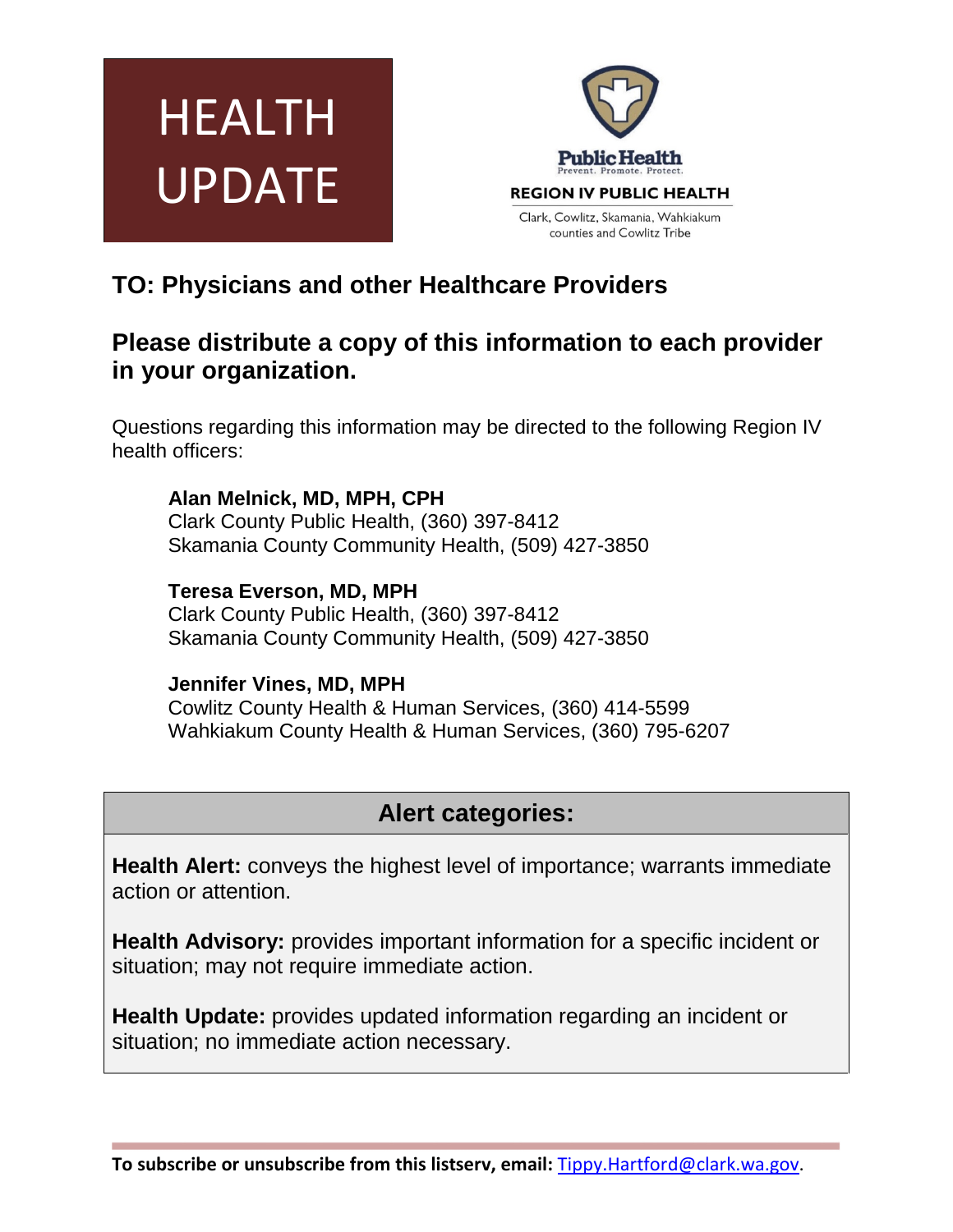**Suspected case of acute flaccid myelitis in Clark County child**



#### *Summary*

A Clark County child younger than 6 has been identified as a suspected case of acute flaccid myelitis (AFM). The child was hospitalized Dec. 10 for a sudden onset of paralysis in one arm. Prior to the paralysis, the child had symptoms of respiratory illness and fever. Lab specimens and diagnostic images have been sent to the Centers for Disease Control and Prevention (CDC) for confirmation of AFM.

#### *Current situation in Washington*

- A cluster of suspected AFM cases has been reported among Washington residents.
- Since Aug. 28, 11 Washington cases have been identified. Nine have been confirmed as AFM by the CDC. The remaining two are suspected cases being evaluated by the CDC.
- All cases are among infants, children and youth.
- The cases are residents of Clark County (1), King County (4), Lewis County (1), Pierce County (2), Skagit County (1), Snohomish County (1), Yakima County (1).

#### *Action requested*

Report suspected cases of AFM promptly (see case definition below) to your local health department (contact information below). Your local health department will provide assistance with the following:

- **Complete the AFM patient summary form** when reporting patients to your local health department [\(https://www.cdc.gov/acute-flaccid-myelitis/downloads/patient-summary](https://www.cdc.gov/acute-flaccid-myelitis/downloads/patient-summary-form.pdf)[form.pdf\)](https://www.cdc.gov/acute-flaccid-myelitis/downloads/patient-summary-form.pdf).
- **Collect surveillance specimens** from patients suspected of having AFM as early as possible in the course of illness (see details below).
- **Provide the following information:** 1) brain and spinal MRI images on a disc 2) MRI reports, 3) H&P notes, 4) neurology consult notes, 5) infectious disease consult notes, and 6) diagnostic laboratory reports.
- **Order viral respiratory and viral stool cultures to be performed locally** if not already done.

Also, please notify your local health department if you are aware of patients of any age that previously presented to your facility and fit the case definition (please have CSF results or MRI report available).

#### *Resources*

#### **Clinical Criteria**

• An illness with onset of acute focal limb weakness AND